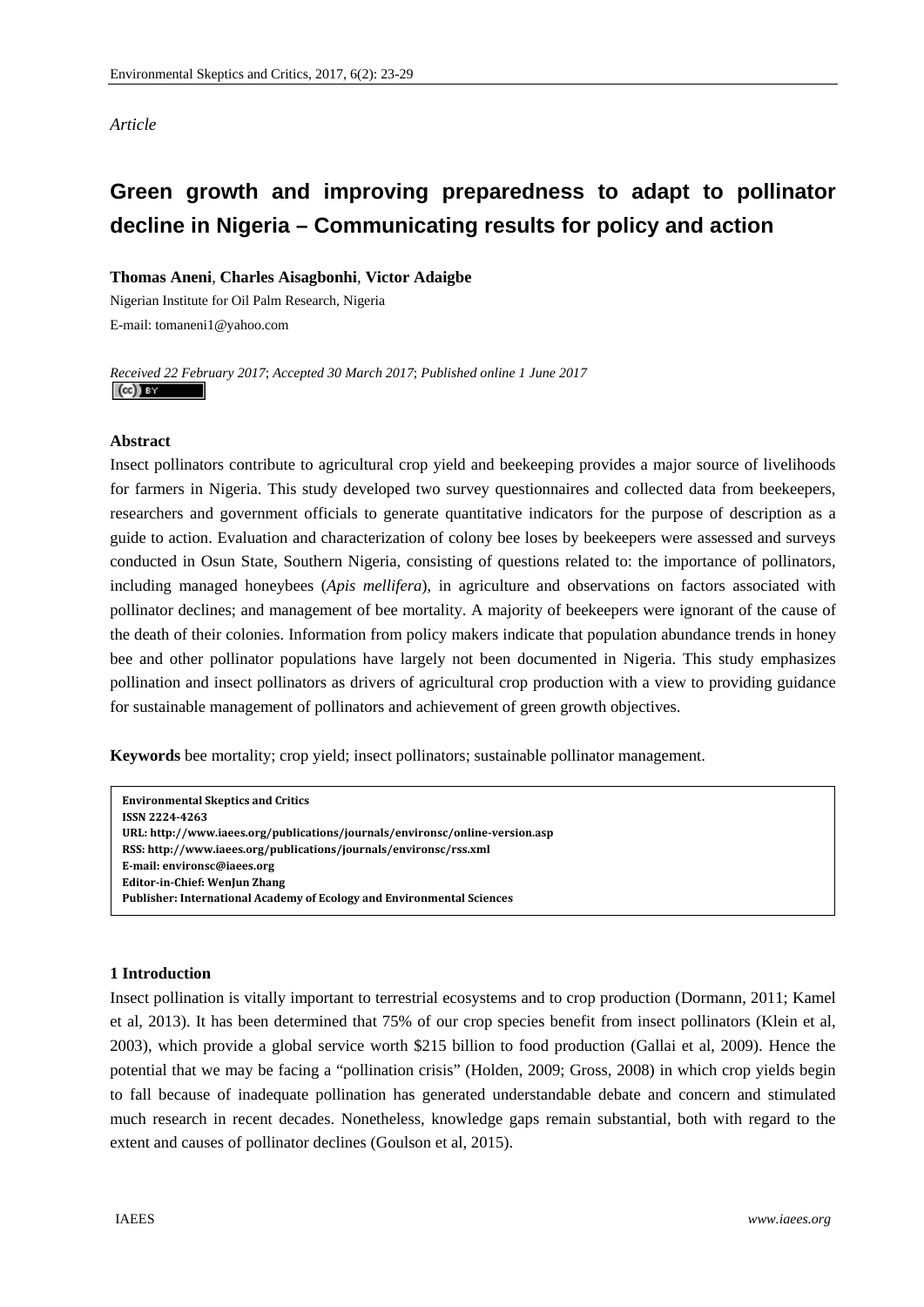Bees serve humanity indirectly by contributing to the healthy functioning of unmanaged terrestrial ecosystems. The decline of pollinating species, which has grown over the last decades (Goulson et al, 2008), can lead to a parallel decrease of plant species (Biesmeijer et al, 2006). More specifically, there is a great deal of concern about the decline of the honey bee (*Apis mellifera* L.) across the world that has been termed colony collapse disorder (Committee on the Status of Pollinators in North America, 2006). Pollinator declines are a consequence of multiple environmental pressures, e.g. habitat transformation and fragmentation, loss of floral resources, pesticides, pests and diseases, and climate change (Potts et al, 2010; Vanbergen, 2013). Similar environmental pressures are faced in Nigeria where there is a high demand for pollination services.

 Overall, these suggest that numbers of managed honey bee colonies have decreased in Europe with 25% loss of colonies in central Europe between 1985 and 2005 (Potts et al, 2010), and markedly in North America with 59% loss of colonies between 1947 and 2005 (NRC, 2007; van Engelsdorp, 2008). However, overall global stocks actually increased by  $\sim$ 45% between 1961 and 2008, due to a major increase in numbers of hives in countries such as China and Argentina (Aizen and Harder, 2009). Conversely, there are widespread reports of unusually high rates of honey bee colony loss from many parts of the world, sometimes ascribed to a syndrome known as Colony Collapse Disorder (CCD) (van Engelsdorp et al, 2009). It seems that socioeconomic factors (such as increasing demand for pollination or honey (Smith et al, 2013), are at present sufficient to incentivize beekeepers to overcome problems with bee health, when examined at a global scale. Another way to examine the likelihood or proximity of a pollination crisis is to examine delivery of pollination services. Although global honey bee stocks have increased by  $\sim$ 45%, demand has risen more than supply, for the fraction of global crops that require animal pollination has tripled over the same time period (Smith et al, 2013), making food production more dependent on pollinators than before. It has also emerged that the majority of crop pollination, at a global scale, is delivered by wild pollinators rather than honey bees. Yields correlate better with wild pollinator's abundance than with abundance of honey bees (Breeze et al, 2011; Garibaldi et al, 2013; Mallinger and Gratton, 2014), hence increasing honey bee numbers alone is unlikely to provide a complete solution to the increasing demand for pollination. Reliance on a single species is also a risky strategy (Kearns, et al, 1998). While Aizen et al. 2008, concluded from a global analysis of changing crop yields over time that there was not yet any clear evidence that a shortage of pollinators was reducing yield, a subsequent analysis of the same data set by Garibaldi et al. (2011), shows that yields of pollinator-dependent crops are more variable, and have increased less, than crops that do not benefit from pollinators, to the extent that a shortage of pollinators is reducing the stability of agricultural food production. In a meta-analysis of 29 studies on diverse crops and contrasting biomes, Garibaldi et al. (2011), found that wild pollinator visitation and yields generally drop with increasing distance from natural areas, suggesting that yields on some farms are already impacted by inadequate pollination.

Green growth is a concept that recognizes environmental protection as a driver of global and national economic development. It refocuses society on achieving qualitative growth rather than simply increasing GDP. This project will identify appropriate actions needed to adapt to pollination decline, especially given the uncertainty posed by gaps in scientific knowledge and effective policy interventions, as well as helping to demonstrate how an essential service contributes to the post-2015 developmental agenda.

 The Future We Want, the outcome of the Rio+20 Sustainable Development Summit, recognizes the vital role for green growth strategies, which "should contribute to eradicating poverty as well as sustained economic growth, enhancing social inclusion, improving human welfare and creating opportunities for employment and decent work for all, while maintaining the healthy functioning of the earth's ecosystems" (UNCSD, 2012).

 At the visionary level, the Green Economy is considered as: "An economy that results in improved human Well-being and social equity, while significantly reducing environmental risks and ecological scarcities"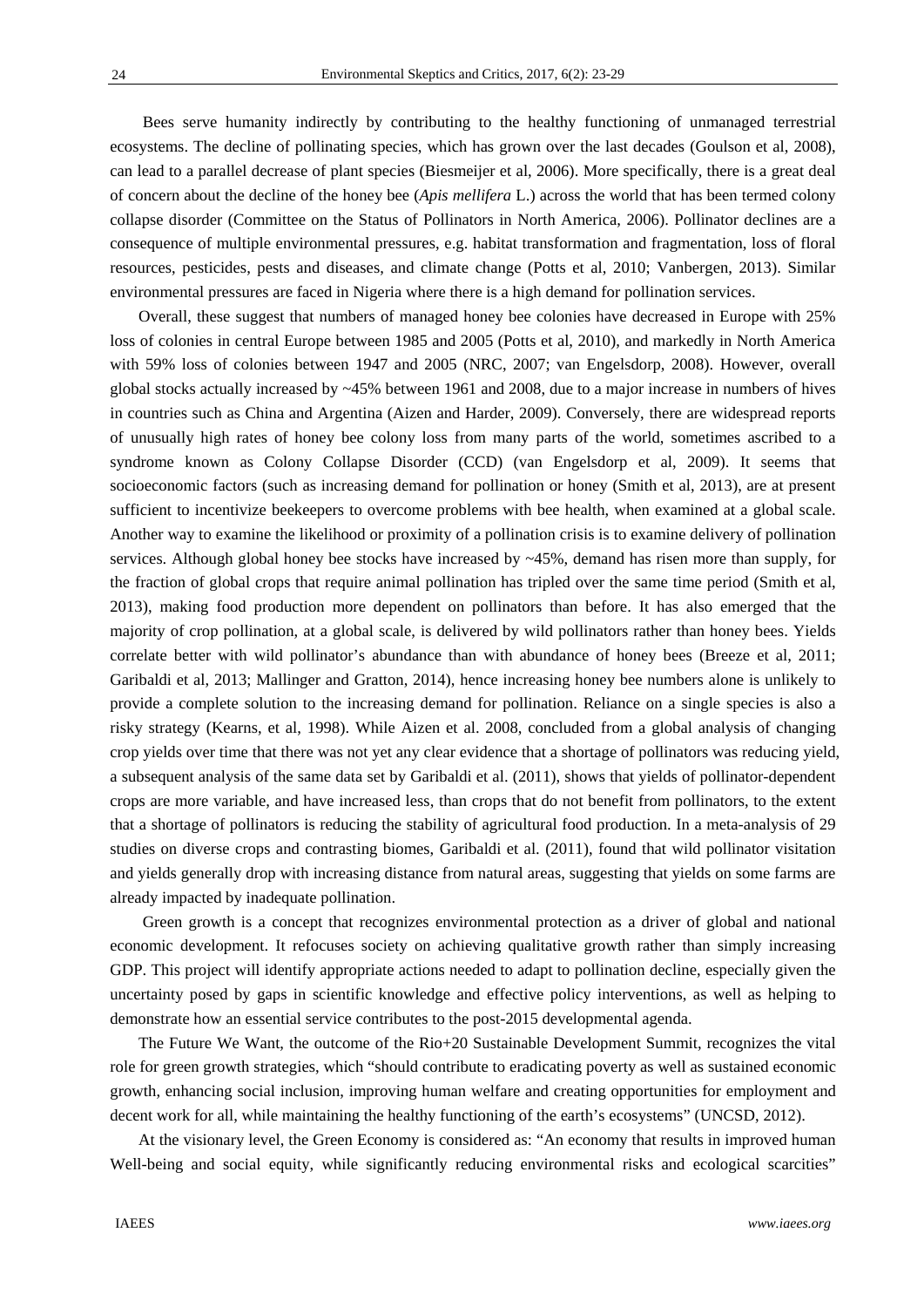(UNEP, 2011). At the operational level, the green economy is seen as one whose growth in income and employment is driven by investments that: (1) reduce carbon emissions and pollution; (2) enhance energy and resource efficiency; and (3) prevent the loss of biodiversity and ecosystem services (UNEP, 2011). These include investments in human and social capital, and recognize the central position of human well-being and social equity as core goals promoted by growth in income and employment.

# **2 Methods**

Evaluation and characterization of colony bee loses by beekeepers in Osun State, Nigeria, using a detailed questionnaire and a survey on insect pollination management was conducted among researchers and policy makers. Osun State is an inland State in South-Western Nigeria with capital is Osogbo. It situated in the tropical rainforest zone. It covers an area of approximately 14,875sq km and lies between latitude  $7^030'$  N and longitude  $4^030$ 'E.

 Beekeeper assessments were based on production colony information between October 2014 and September 2015. The survey consisted of 22 major questions with some questions further divided into subparts. Although the majority of questions were intended to generate yes/no responses, several questions were multiple-choice or were open-ended to provide respondents with an opportunity to enter their own responses and supporting references. Thirty one (31) participating beekeepers returned their completed surveys to the authors out of a total of thirty five beekeepers indicating 89% response rate. Data were excluded from the loss rate analysis if the essential questions about colony losses were not answered. Where necessary, translation was required in the indigenous language. Participant knowledge, expectations, experience through spoken or written forms were obtained. Transcripts were analyzed to provide salient information, including potential trends in responses. Key informants for the pollination management survey included researchers, agricultural scientists, and government officials.

#### **3 Results**

Bees are the predominant and most economically important group of pollinators worldwide. Thirty five per cent of world crop production depends on pollinators. Bees serve humanity indirectly by contributing to the healthy functioning of unmanaged terrestrial ecosystems. The decline of pollinating species, which have grown over the last decades, can lead to a parallel decrease of plant species. More specifically, there is a great deal of concern about the decline of the honey bee (*Apis mellifera* L.) across the world that has been termed colony collapse disorder. The abundance of pollinators in the environment is influenced by biotic factors (predators, pathogens, parasites, competitors, availability of resources) and abiotic factors (climate, pollutants). In Nigeria, *Apis mellifera adansonii* is the most common specie, which is characterized by aggressiveness, high temperament, low honey yield as a result of defensive nature and frequent swarming behavior. Information was collected using interviews and two survey questionnaires for beekeepers and policy makers. Osun State was selected due to the beekeeper's being well organized under the Federation of Beekeepers Association in Nigeria (FEBKAN), Osun State branch. In this study, 31 beekeepers (89% of the total number of beekeepers) participated out of a total number of 35 beekeepers. A majority of policy respondents (90%) were not aware or uncertain of active in-country pollination research on various native and non-native pollinators.

### **4 Conclusion**

The clear message of this study is that pollination is a key factor in agricultural productivity and pollinators are essential in providing this service. Overall, the Nigerian honeybee populations in the study area have not exhibited significant losses, probably because of the relatively unmanaged state of African honeybees and the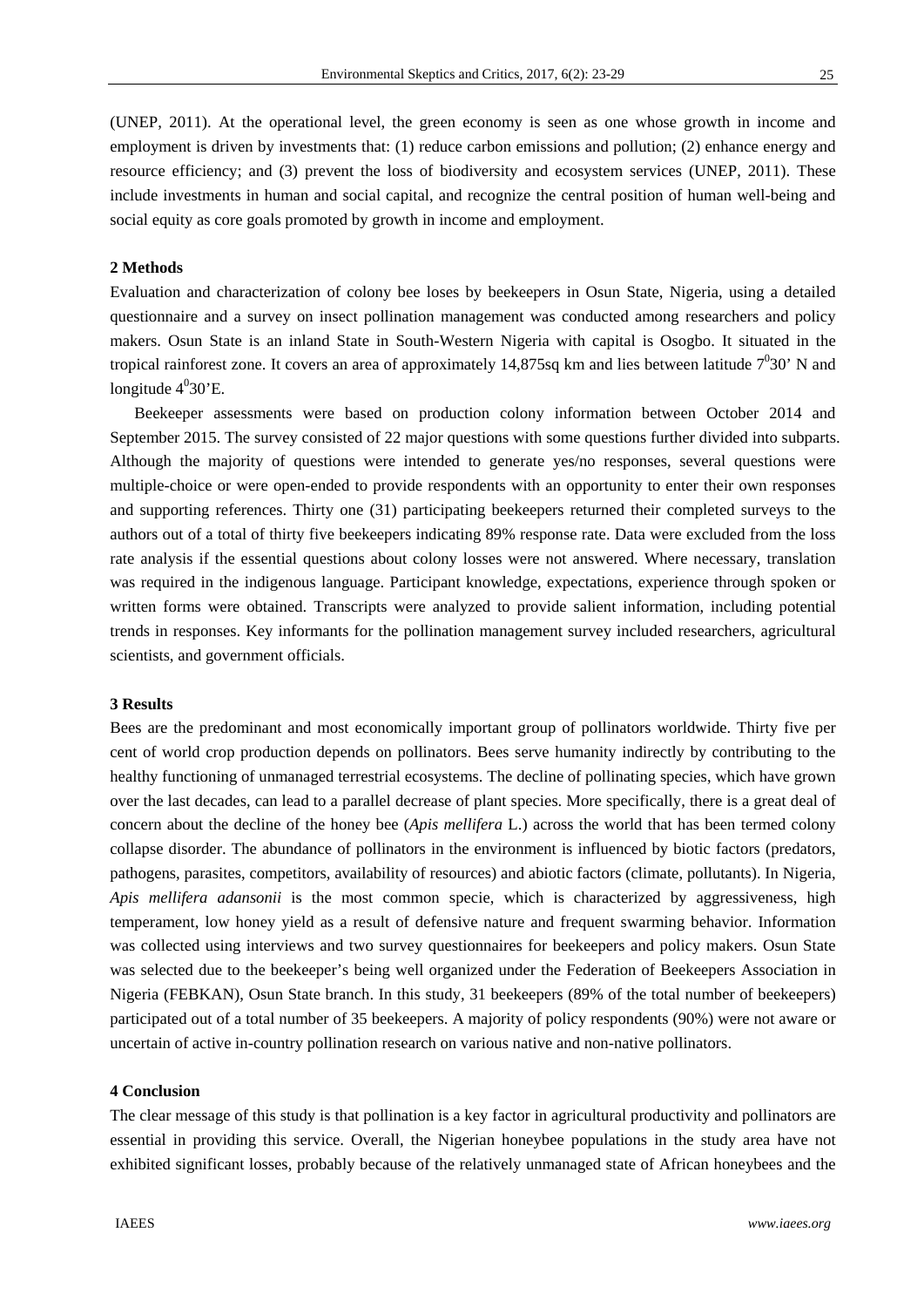fact that they are indigenous. However, the fairly recent advent of environmental change (Climate change) globally and in Nigeria suggests that our bees are now more vulnerable and stressed than was previously the case. There is need to ensure that we are tackling all the issues that place pressure on honeybees, because in so doing we will hopefully also ensure the survival of some of the other lesser-known pollinators. There is the need to enhance local data for understanding the status and trends of pollinators to sustainably manage pollination services. All stakeholders need to ensure that pollination is well understood as a key limiting factor in agricultural productivity and that steps are taken to manage it in sustainable ways that maintain populations of pollinators and their habitats.

| $\mathbf{r}$ and $\mathbf{r}$ building $\mathbf{r}$ building $\mathbf{r}$ but $\mathbf{r}$ by $\mathbf{r}$ be possible. |                               |                |                  |
|-------------------------------------------------------------------------------------------------------------------------|-------------------------------|----------------|------------------|
| <b>Ouestions</b>                                                                                                        | Yes                           | N <sub>0</sub> | <b>Uncertain</b> |
| Are you aware of research that has been conducted                                                                       | $\mathfrak{D}_{\mathfrak{p}}$ | 10             | 8                |
| on the relative proportions of crops pollinated by                                                                      |                               |                |                  |
| various native and non-native pollinators?                                                                              |                               |                |                  |
| Do managed bees pollinate major crops in Nigeria?                                                                       | 5                             | 4              | 11               |
| Have declines in honey bee populations been                                                                             | $\theta$                      | 3              | 17               |
| documented in Nigeria?                                                                                                  |                               |                |                  |
| Have declines in other pollinator (non-honey bee)                                                                       | $\Omega$                      | 4              | 16               |
| populations been documented in Nigeria?                                                                                 |                               |                |                  |
| To the extent of your knowledge, which, if any,                                                                         | $\overline{4}$                | 10             | 6                |
| Ministries have a formal insect pollination policy, or                                                                  |                               |                |                  |
| include insect pollination considerations within their                                                                  |                               |                |                  |
| national-level policies and/or programmes?                                                                              |                               |                |                  |
| To the extent of your knowledge, Has the Federal                                                                        |                               | 8              | 11               |
| Ministry of Agriculture conducted cross-ministerial                                                                     |                               |                |                  |
| work, with any other Ministry, incorporating insect                                                                     |                               |                |                  |
| pollination into national policies and programs?                                                                        |                               |                |                  |

**Table 1** Summary policy survey response.

#### **4.1 Recommendation and proposed priority actions**

- 4.1.1 Proposed actions
- (a) Pollinators of major crops in Nigeria
- Develop regulations, guidelines and tools for the safe management of insect pollinators
- (b) Legislation and policy
- Develop comprehensive policies for an integrated approach to insect pollinator management using a life-cycle approach
- (c) Coordination, collaboration and partnership
- Implement inter-sectoral coordination mechanisms for the safe management of insect pollinators

- National multi-sectoral task forces that deal with issues related to crops and the environment to include insect pollinators on their agenda

- (d) Human resource capacity
- Develop training packages on pollinators that can be used to upgrade the capacity and capability of farmers
- (e) Surveillance capacity
- Enhance surveillance capacity for monitoring insect pollinators that could have impact on agricultural production
- (f) Foster inter-sectoral collaboration in the sharing of information and surveillance data Laboratory capacity
- (g) Develop at the minimum capability for laboratory analysis of lethal and sub-lethal pesticide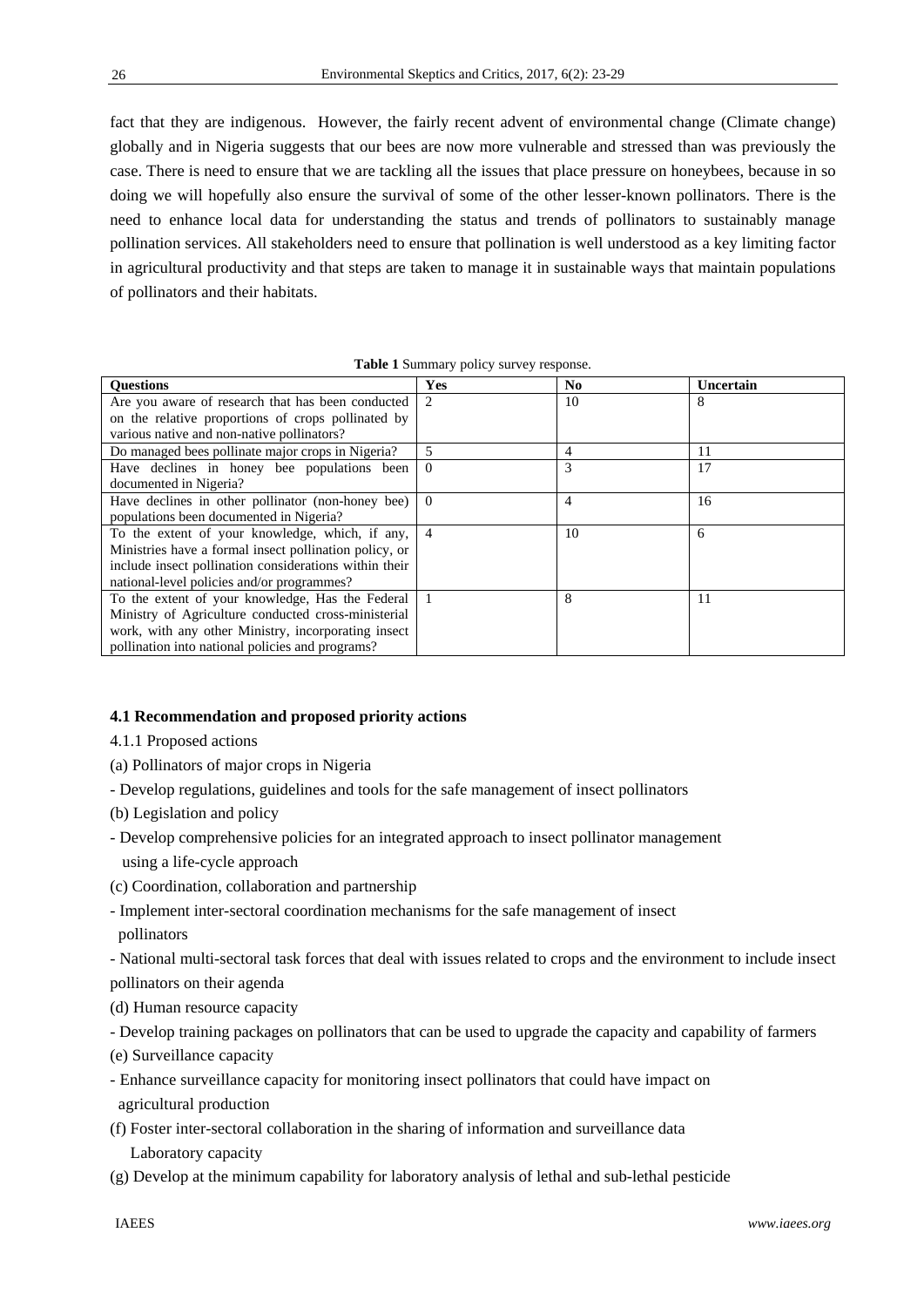levels in insect pollinators.

4.1.2 Further scientific research is needed to inform policy decisions that are underpinned by sound scientific basis. These include:

- 1. Quantifying the abundance of pollinators in Nigeria and the risks associated with the loss of pollination services.
- 2. Determine the economic value of pollinators for key crops.
- 3. Establish the conservation status of insect pollinators.
- 4. Investigate the drivers of pollinator loss.
- 5. Investigate honeybee forage resources under global change scenarios (land use change or climate change).
- 6. Detailed research on threats to honeybees in Nigeria.
- 7. Research alternative species of pollinators (other than the honeybee) for potential managed pollination.
- 8. More standardized monitoring and documentation of the occurrence and abundance of pollinators are needed to enable comprehensive assessment of pollinator trends.
- 9. Developing excellence in pollinator taxonomy.
- 10. Identification of native pollinators for agricultural production.
- 11. Studying plant-pollinator relationships.
- 12. Protecting foraging sites and restoring degraded habitats.
- 13. Studies of pesticide impact and pathogens of wild insect pollinators.
- 14. Using the honey bee as a bio-indicator.

# 4.1.3 Priority actions

The Sustainable Development Goal recognizes that biodiversity and ecosystem services can play a role in poverty alleviation, and the need to integrate ecosystem services such as pollination into food production. Priority actions include:

- Dissemination of this report to all relevant stakeholders.
- In-depth on-site evaluation of pollinator numbers and diversity in selected states based on the findings of this report.
- Elaboration of a country 2017–2020 strategy for management of pollinators to address the issues and challenges identified in this report.
- Development where and as necessary on the capacities required for pollinator management.
- Development of a comprehensive training package for public agricultural professionals on pollinator management, working in close collaboration with relevant stakeholders.

# **Acknowledgement**

We acknowledge the funding provided through the African Climate Change Fellowship Program (ACCFP). The ACCFP is supported by a grant from the International Development Research Centre (IDRC) of Canada. The International START Secretariat is the implementing agency in collaboration with the Institute of Resource Assessment (IRA) of the University of Dar Es Salaam. I appreciate the facilitation of the beekeeper's questionnaire by Mr. Kayode Ogundiran and Mr. Bidemi Ojeleye, Centre for Bee research and Development.

27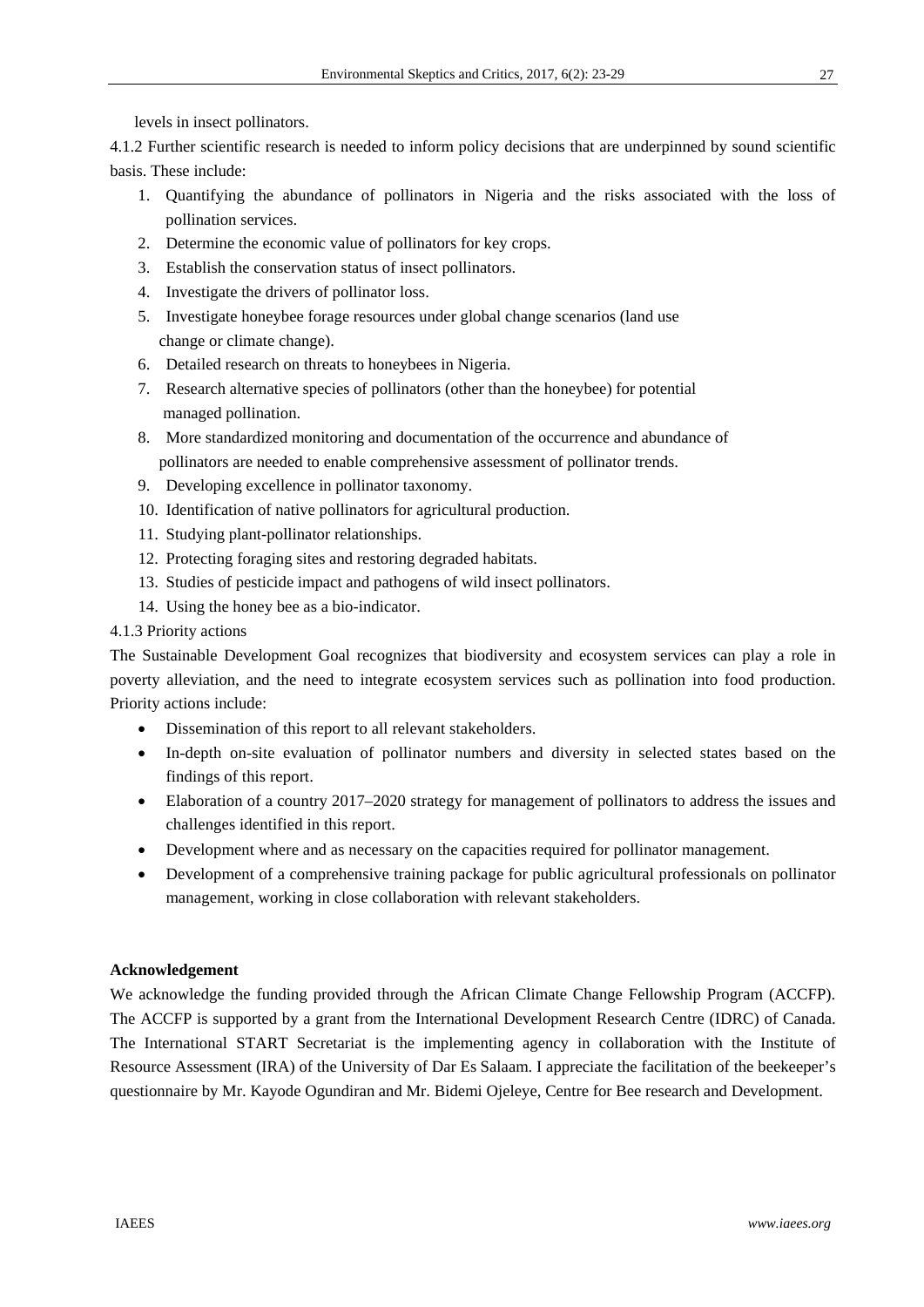## **References**

- Aizen MA, et al. 2008. Long-term global trends in crop yield and production reveal no current pollination shortage but increasing pollinator dependency. Current Biology, 18: 1-4
- Aizen MA, Harder LD. 2009. The global stock of domesticated honey bees is growing slower than agricultural demand for pollination. Current Biology, 19: 1-4
- Biesmeijer JC, Roberts SPM, Reemer M. 2006. Parallel declines in pollinators and insect pollinated plants in Britain and the Netherlands. Science, 313: 351-354
- Breeze TD, Bailey P, Balcombe KG, Potts SG. 2011. Pollination services in the UK: How important are honeybees? Agriculture, Ecosystems and Environment, 142: 137-143
- Committee on the Status of Pollinators in North America. 2006. Status of Pollinators in North America. USA
- Dormann CF. 2011. How to be a specialist? Quantifying specialisation in pollination networks. Network Biology, 1(1): 1-20
- Gallai N, et al. 2009. Economic valuation of the vulnerability of world agriculture confronted with pollinator decline. Ecological Economics, 68: 810-821
- Garibaldi LA, Aizen MA, Klein AM, Cunningham SA, Harder LD. 2011. Global growth and stability of agricultural yield decrease with pollinator dependence. Proceedings of the National Academy of Sciences USA, 108: 5909-5914
- Garibaldi LA, Steffan-Dewenter I, Kremen C, Morales JM, et al. 2011. Stability of pollination services decreases with isolation from natural areas despite honey bee visits. Ecology Letters, 14: 1062-1072
- Garibaldi LA, Steffan-Dewenter I, Winfree R, Aizen MA, Bommarco R, et al. 2013. Wild pollinators enhance fruit set of crops regardless of honey bee abundance. Science, 339: 1608-1611
- Goulson D, Lye GC, Darvill B. 2008. Decline and conservation of bumble bees. Annual Review of Entomology, 53: 191-208
- Gross M. 2008. Bee gloom deepens. Current Biology, 18: 1073
- Holden C. 2009. Ecology. Report warns of looming pollination crisis in North America. Science, 314: 397
- Kamel SM, Blal AH, Mahfouz HM, Said M. 2013. The most common insect pollinator species on sesame crop (*Sesamum indicum* L.) in Ismailia Governorate, Egypt. Arthropods, 2(2): 66-74
- Kearns CA, Inouye DW, Waser NM. 1998. Endangered mutualisms: The conservation of plant-pollinator interactions. Annual Review of Ecology and Systematics, 29: 83-112
- Klein AM, Steffan-Dewenter I, Tscharntke T. 2003. Fruit set of highland coffee increases with the diversity of pollinating bees. Proceedings of the Royal Society B, 270: 955-961
- Mallinger RE, Gratton C. 2014. Species richness of wild bees, but not the use of managed honeybees, increases fruit set of a pollinator-dependent crop. Journal of Applied Ecology, 52(2): 323-330
- National Resource Council. 2007. Status of Pollinators in North America. National Academies Press, Washington DC, USA
- Potts SG, Biesmeijer JC, Kremen C, Neumann P, Schweiger O, Kunin WE. 2010. Global pollinator declines: trends, impacts and drivers. Trends in Ecology and Evolution, 25: 345-353
- Smith KM, Loh EH, Rostal MK, Zambrana-Torrelio CM, Mendiola L, Daszak P. 2013. Pathogens, pests, and economics: Drivers of honey bee colony declines and losses. EcoHealth, 10: 434-445
- United Nations Commission on Sustainable Development (UNCSD). 2012. The Future We Want: Outcome Document. UNDESA, New York, USA
- United Nations Environment Programme (UNEP). 2011. Towards a Green Economy: Pathways To Sustainable Development And Poverty Eradication. UNEP